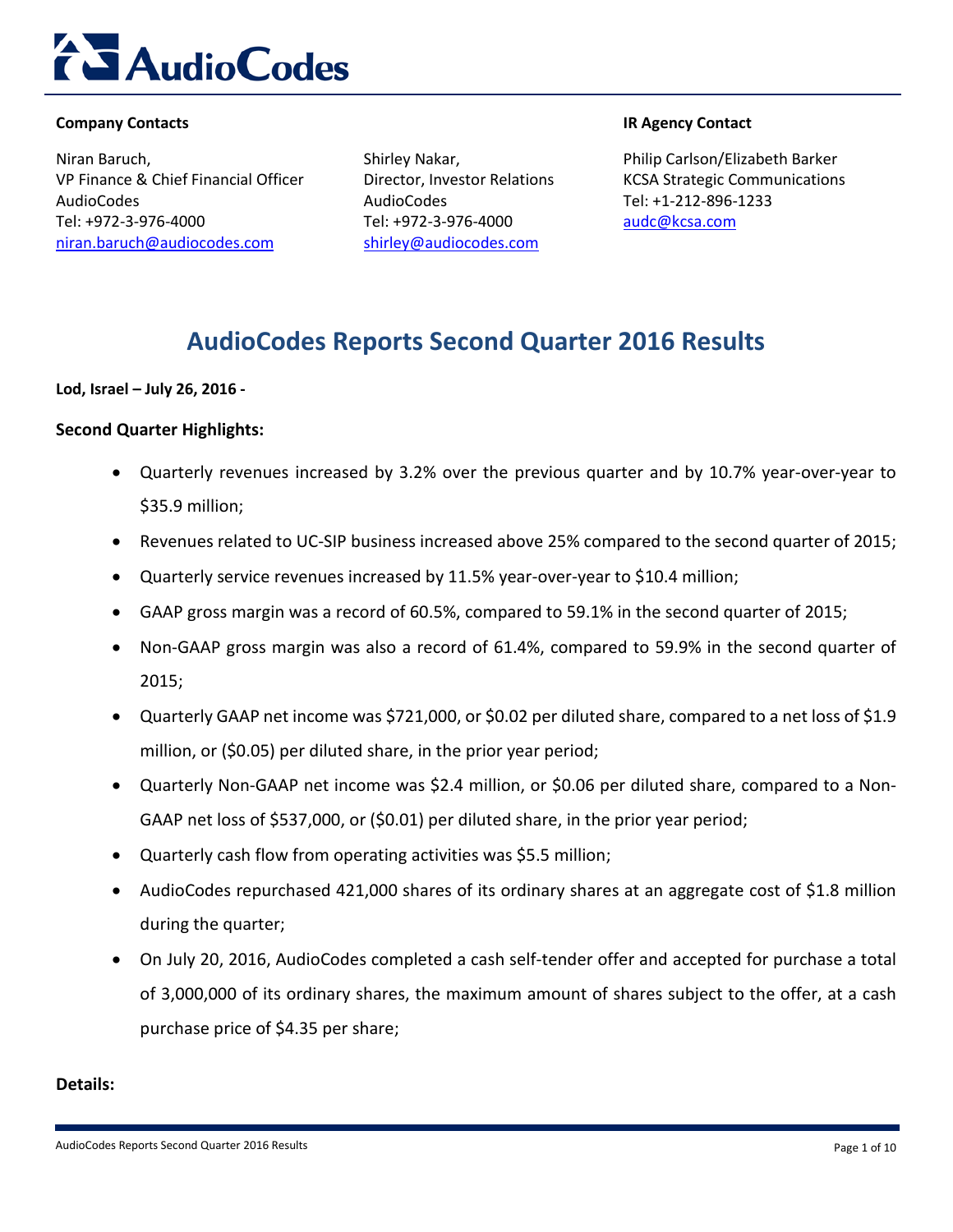**AudioCodes (Nasdaq: AUDC)**, a leading provider of voice networking solutions that enable enterprises and service providers to transition to all-IP voice networks, today announced financial results for the second quarter ended June 30, 2016.

Revenues for the second quarter of 2016 were \$35.9 million, compared to \$34.8 million for the first quarter of 2016 and \$32.4 million for the second quarter of 2015.

Net income was \$721,000, or \$0.02 per diluted share, for the second quarter of 2016, compared to a net loss of \$1.9 million, or (\$0.05) per diluted share, for the second quarter of 2015.

On a Non-GAAP basis, the Company reported quarterly net income of \$2.4 million, or \$0.06 per diluted share, compared to a net loss of \$537,000, or (\$0.01) per diluted share, in the second quarter of 2015.

Non-GAAP net income excludes: (i) stock-based compensation expenses; (ii) amortization expenses related to intangible assets; (iii) expenses related to deferred payments in connection with the acquisition of Active Communications Europe and (iv) non-cash deferred tax benefit or expenses. A reconciliation of net income (loss) on a GAAP basis to a non-GAAP basis is provided in the tables that accompany the condensed consolidated financial statements contained in this press release.

Net cash provided by operating activities for the second quarter of 2016 totaled \$5.5 million. Cash and cash equivalents, long- and short-term bank deposits and long- and short-term marketable securities were \$78.1 million as of June 30, 2016, compared to \$78.6 million as of June 30, 2015. Subsequent to the end of the quarter, the Company used approximately \$13.1 million of its short-term bank deposits in connection with the purchase of shares pursuant to its cash self-tender offer.

"We are pleased to report another quarter of strong financial results reflecting the solid progress in our business," said Shabtai Adlersberg, President and Chief Executive Officer of AudioCodes.

"These results were driven by a strong performance in our growing UC-SIP business, which grew above 25% compared to the year ago quarter. We have witnessed strong momentum across our key lines of activity. In the Skype for business market, we enjoyed strong revenue growth, important projects and customer wins, increased success in our solution offering and growing cooperation with our global partners. We experienced similar growth trends in the SBC, IP Phones, and the OVOC network management servers in the markets we serve".

"We have coupled this quarterly growth in sales with a conservative approach to cost control which has allowed top line growth to filter through to higher gross margin and net income. We maintain a high level of confidence in our business for the second half of the year and coming years due to the top line growth opportunities combined with our strong balance sheet. In the second quarter of 2016 we have continued to buy back shares while increasing investment in our core growth areas," concluded Mr. Adlersberg.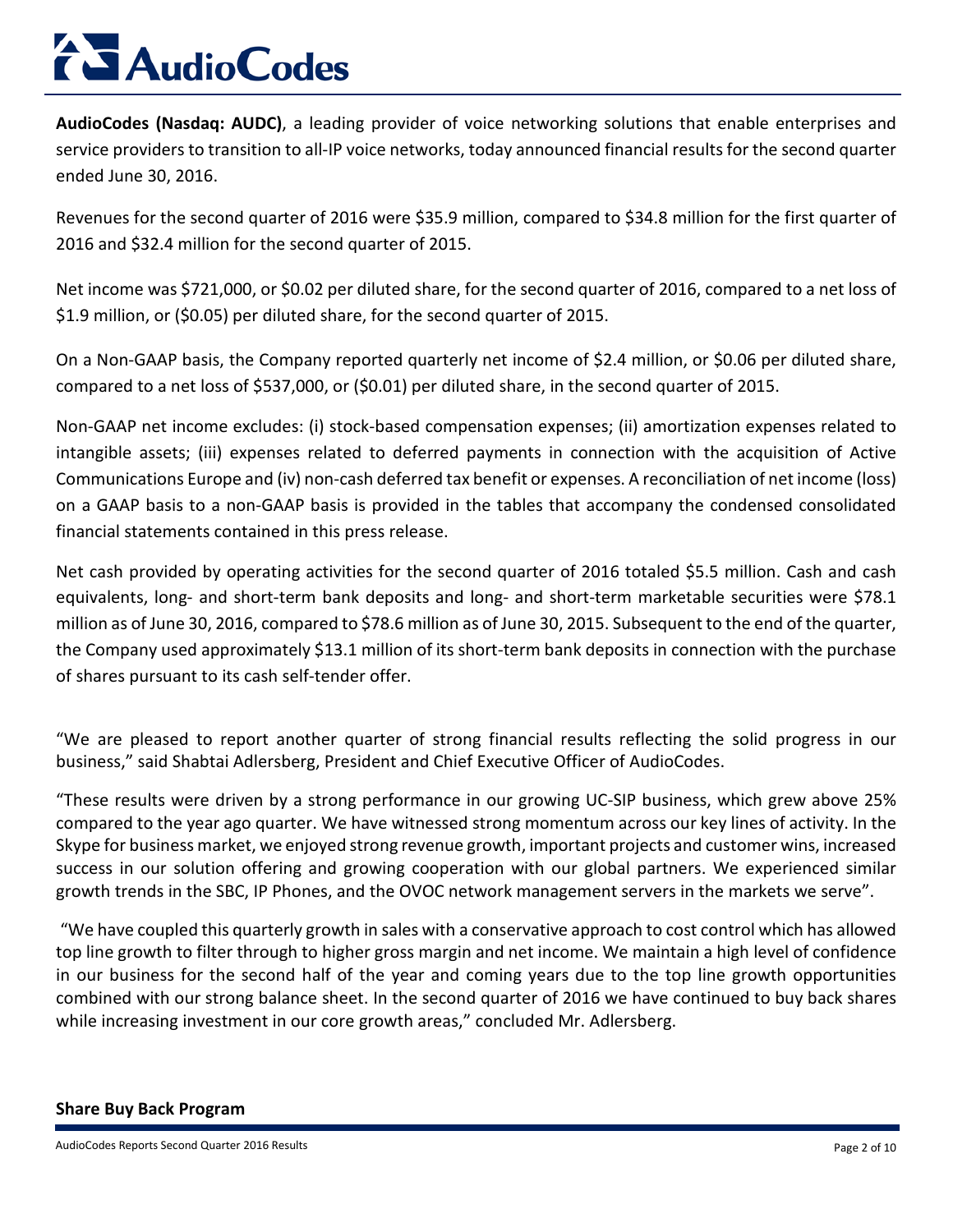During the quarter ended June 30, 2016, AudioCodes acquired 421,000 shares for a total consideration of approximately \$1.8 million. Since August 2014, AudioCodes had acquired an aggregate of 7.4 million shares as of June 30, 2016 for an aggregate consideration of approximately \$31.5 million.

In May 2016, AudioCodes received court approval in Israel to purchase up to an aggregate of \$15 million of additional ordinary shares pursuant to its share repurchase program. The current court approval for share repurchases will expire on Oct 7, 2016.

Under the existing share repurchase program, on June 16, 2016, AudioCodes commenced an offer in the U.S. and Israel to purchase up to 3,000,000 of its ordinary shares, nominal (par) value NIS 0.01 per share, for \$4.35 per share. The offer expired on July 20, 2016 and AudioCodes purchased 3,000,000 shares, the maximum amount of shares subject to the offer, at a price of \$4.35 per share.

#### **Niran Baruch promoted to Chief Financial Officer**

The Company announced that it has promoted Niran Baruch from Chief Accounting Officer to Vice President of Finance and Chief Financial Officer, effective July 26, 2016. Mr. Baruch joined AudioCodes in 2005 initially as Director of Finance and then as Vice President of Finance. In the last year he served as Chief Accounting Officer in which role he was responsible for the management of the finance department. Mr. Baruch has over 16 years of experience in Nasdaq traded public companies, and is a Certified Public Accountant (CPA) with a BA in Business Management and Accounting.

#### **Conference Call & Web Cast Information**

AudioCodes will conduct a conference call at 8:00 A.M., Eastern Time today to discuss the Company's second quarter operating performance, financial results and outlook. Interested parties may participate in the conference call by dialing one the following numbers:

United States Participants: +1 (877) 407-0778

International Participants: +1 (201) 689-8565

The conference call will also be simultaneously webcast. Investors are invited to listen to the call live via webcast at the AudioCodes investor website at [http://www.audiocodes.com/investors-lobby.](http://www.audiocodes.com/investors-lobby)

#### **Follow AudioCodes' social media channels:**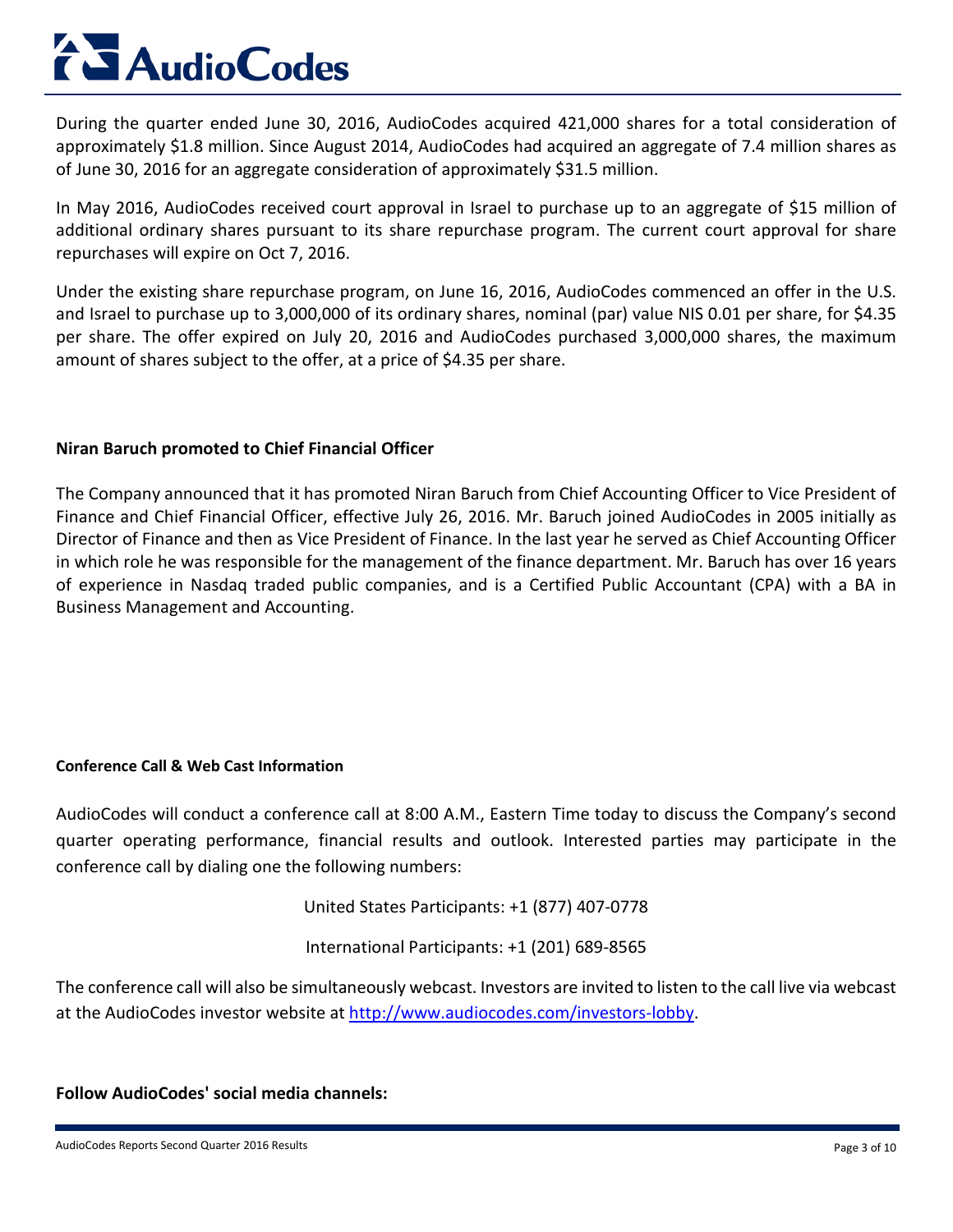AudioCodes invites you to join our online community and follow us on: [AudioCodes Voice Blog,](http://blog.audiocodes.com/) [LinkedIn,](https://www.linkedin.com/company/audiocodes) [Twitter,](https://twitter.com/audiocodes) [Facebook,](https://www.facebook.com/audiocodes) and [YouTube.](http://www.youtube.com/user/audioserge) To download AudioCodes' investor relations app, which offers access to its SEC filings, press releases, videos, audiocasts and more, please visit Apple's [App Store](https://itunes.apple.com/us/app/audiocodes-ir/id901419054?ls=1&mt=8) for the iPhone and iPad or [Google Play](https://play.google.com/store/apps/details?id=com.theirapp.audiocodes&hl=en) for Android mobile devices.

#### **About AudioCodes**

AudioCodes Ltd. (NASDAQ, TASE: AUDC) designs, develops and sells advanced Voice-over-IP (VoIP) and converged VoIP and Data networking products and applications to Service Providers and Enterprises. AudioCodes is a VoIP technology market leader, focused on converged VoIP and data communications, and its products are deployed globally in Broadband, Mobile, Enterprise networks and Cable. The Company provides a range of innovative, cost-effective products including [Media Gateways,](http://www.audiocodes.com/session-border-controller-sbc) [Multi-Service Business Routers,](http://www.audiocodes.com/multi-service-business-router-msbr) [Session](http://www.audiocodes.com/session-border-controller-sbc)  [Border Controllers \(SBC\),](http://www.audiocodes.com/session-border-controller-sbc) [Residential Gateways,](http://www.audiocodes.com/soho-routers) [IP Phones,](http://www.audiocodes.com/ipphones) [Media Servers,](http://www.audiocodes.com/mediaservers) [Value Added](http://www.audiocodes.com/products/microsoft-skype-for-business-application)  [Applications](http://www.audiocodes.com/products/microsoft-skype-for-business-application) and [Professional Services.](http://www.audiocodes.com/professional-services) AudioCodes' underlying technology, VoIPerfectHD™, relies on AudioCodes' leadership in DSP, voice coding and voice processing technologies. AudioCodes' High Definition (HD) VoIP technologies and products provide enhanced intelligibility and a better end user communication experience in Voice communications. For more information on AudioCodes, visit [http://www.audiocodes.com.](http://www.audiocodes.com/)

Statements concerning AudioCodes' business outlook or future economic performance; product introductions and plans and objectives related thereto; and statements concerning assumptions made or expectations as to any future events, conditions, performance or other matters, are "forward-looking statements'' as that term is defined under U.S. Federal securities laws. Forward-looking statements are subject to various risks, uncertainties and other factors that could cause actual results to differ materially from those stated in such statements. These risks, uncertainties and factors include, but are not limited to: the effect of global economic conditions in general and conditions in AudioCodes' industry and target markets in particular; shifts in supply and demand; market acceptance of new products and the demand for existing products; the impact of competitive products and pricing on AudioCodes' and its customers' products and markets; timely product and technology development, upgrades and the ability to manage changes in market conditions as needed; possible need for additional financing; the ability to satisfy covenants in the Company's loan agreements; possible disruptions from acquisitions; the ability of AudioCodes to successfully integrate the products and operations of acquired companies into AudioCodes' business; and other factors detailed in AudioCodes' filings with the U.S. Securities and Exchange Commission. AudioCodes assumes no obligation to update the information in this release.

©2016 AudioCodes Ltd. All rights reserved. AudioCodes, AC, HD VoIP, HD VoIP Sounds Better, IPmedia, Mediant, MediaPack, What's Inside Matters, OSN, SmartTAP, VMAS, VoIPerfect, VoIPerfectHD, Your Gateway To VoIP, 3GX, VocaNom, AudioCodes One Voice and CloudBond are trademarks or registered trademarks of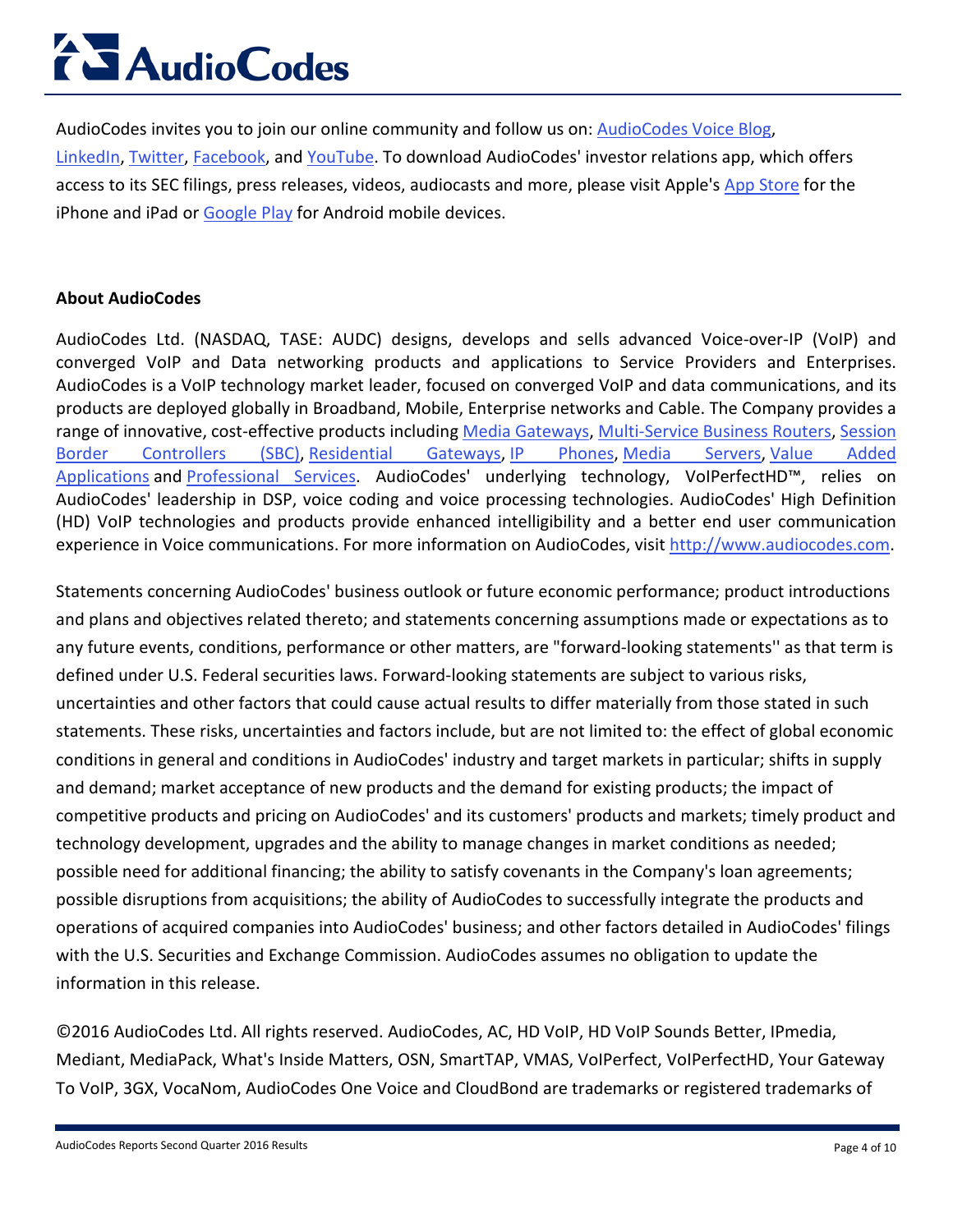

AudioCodes Limited. All other products or trademarks are property of their respective owners. Product specifications are subject to change without notice.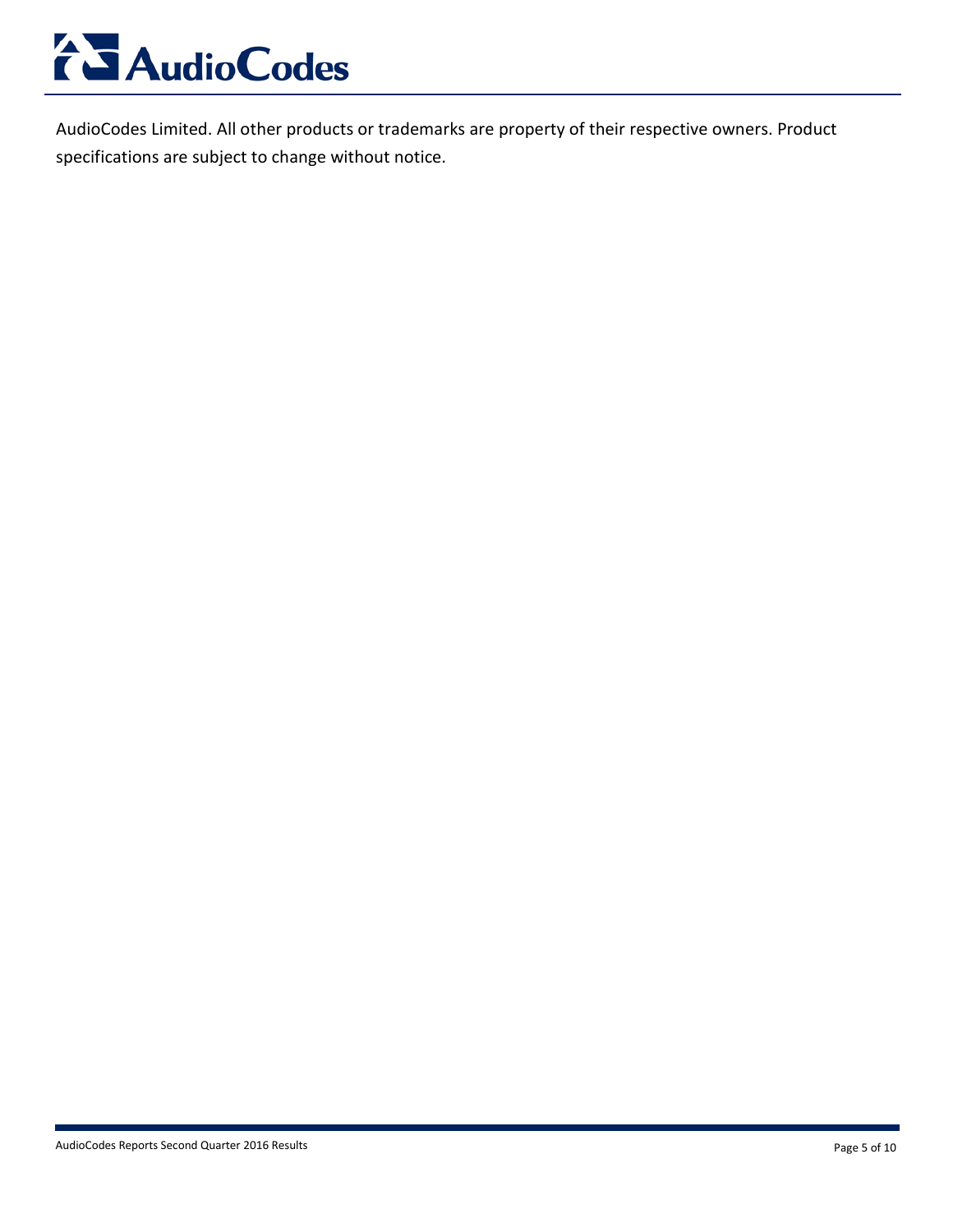

#### **AUDIOCODES LTD. AND ITS SUBSIDIARIES CONDENSED CONSOLIDATED BALANCE SHEETS**

#### **U.S. dollars in thousands**

|                                                       | <b>June 30,</b><br>2016<br>(Unaudited) | December 31,<br>2015<br>(Audited) |
|-------------------------------------------------------|----------------------------------------|-----------------------------------|
| <b>ASSETS</b>                                         |                                        |                                   |
| <b>CURRENT ASSETS:</b>                                |                                        |                                   |
| Cash and cash equivalents                             | \$18,461                               | \$18,908                          |
| Short-term and restricted bank deposits               | 17,440                                 | 5,661                             |
| Short-term marketable securities and accrued interest | 1,402                                  | 2,480                             |
| Trade receivables, net                                | 22,219                                 | 25,622                            |
| Other receivables and prepaid expenses                | 4,380                                  | 4,405                             |
| Inventories                                           | 15,025                                 | 16,778                            |
| Total current assets                                  | 78,927                                 | 73,854                            |
| LONG-TERM ASSETS:                                     |                                        |                                   |
| Long-term and restricted bank deposits                | \$2,707                                | \$3,034                           |
| Long-term marketable securities                       | 38,075                                 | 50,294                            |
| Deferred tax assets                                   | 998                                    | 2,216                             |
| Severance pay funds                                   | 17,217                                 | 16,086                            |
| Total long-term assets                                | 58,997                                 | 71,630                            |
| PROPERTY AND EQUIPMENT, NET                           | 4,064                                  | 4,090                             |
| GOODWILL, INTANGIBLE ASSETS AND OTHER, NET            | 39,544                                 | 40,246                            |
| <b>Total assets</b>                                   | \$181,532                              | \$189,820                         |
| <b>LIABILITIES AND EQUITY</b>                         |                                        |                                   |
| <b>CURRENT LIABILITIES:</b>                           |                                        |                                   |
| Current maturities of long-term bank loans            | \$3,709                                | \$5,338                           |
| Trade payables                                        | 5,123                                  | 7,304                             |
| Other payables and accrued expenses                   | 18,395                                 | 17,951                            |
| Deferred revenues                                     | 12,124                                 | 12,885                            |
| <b>Total current liabilities</b>                      | 39,351                                 | 43,478                            |
| LONG-TERM LIABILITIES:                                |                                        |                                   |
| Accrued severance pay                                 | \$17,988                               | \$16,377                          |
| Long-term bank loans                                  | 4,761                                  | 6,032                             |
| Deferred revenues and other liabilities               | 6,178                                  | 6,480                             |
| Total long-term liabilities                           | 28,927                                 | 28,889                            |
| <b>Total equity</b>                                   | 113,254                                | 117,453                           |
| Total liabilities and equity                          | \$181,532                              | \$189,820                         |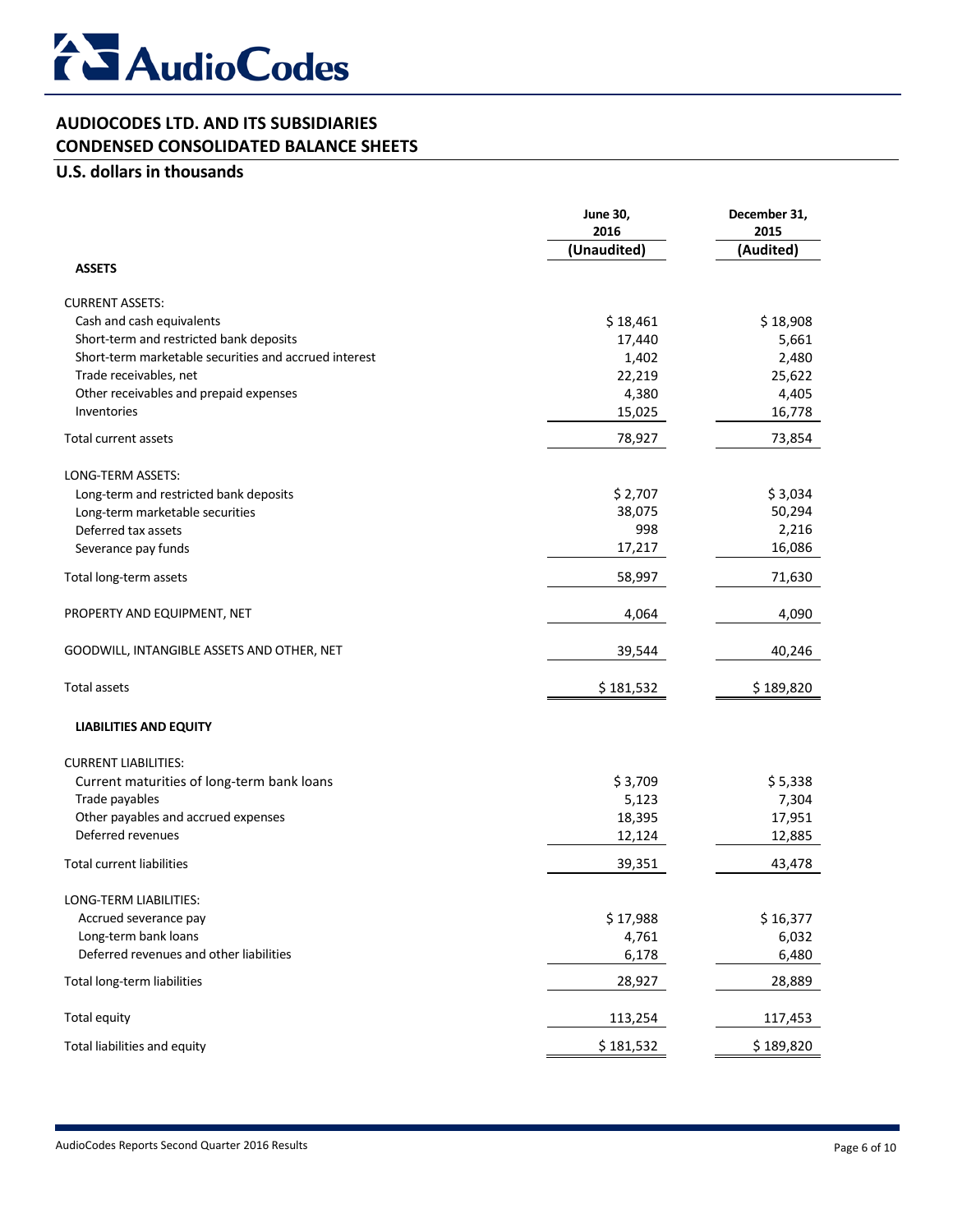### **AUDIOCODES LTD. AND ITS SUBSIDIARIES**

### **CONDENSED CONSOLIDATED STATEMENTS OF OPERATIONS**

**U.S. dollars in thousands, except share and per share data**

|                                                                                                | Six months ended<br><b>June 30,</b> |            | Three months ended<br><b>June 30,</b> |            |
|------------------------------------------------------------------------------------------------|-------------------------------------|------------|---------------------------------------|------------|
|                                                                                                |                                     |            |                                       |            |
|                                                                                                | 2016                                | 2015       | 2016                                  | 2015       |
|                                                                                                | (Unaudited)                         |            | (Unaudited)                           |            |
| Revenues:                                                                                      |                                     |            |                                       |            |
| Products                                                                                       | \$50,016                            | \$51,673   | \$25,482                              | \$23,089   |
| Services                                                                                       | 20,609                              | 18,212     | 10,383                                | 9,316      |
| <b>Total Revenues</b>                                                                          | 70,625                              | 69,885     | 35,865                                | 32,405     |
| Cost of revenues:                                                                              |                                     |            |                                       |            |
| Products                                                                                       | 22,854                              | 23,821     | 11,574                                | 10,678     |
| <b>Services</b>                                                                                | 5,114                               | 4,823      | 2,600                                 | 2,577      |
| <b>Total Cost of revenues</b>                                                                  | 27,968                              | 28,644     | 14,174                                | 13,255     |
| Gross profit                                                                                   | 42,657                              | 41,241     | 21,691                                | 19,150     |
| Operating expenses:                                                                            |                                     |            |                                       |            |
| Research and development, net                                                                  | 14,161                              | 14,676     | 7,296                                 | 7,097      |
| Selling and marketing                                                                          | 22,197                              | 22,637     | 11,063                                | 11,340     |
| General and administrative                                                                     | 4,100                               | 4,655      | 1,995                                 | 2,493      |
| Total operating expenses                                                                       | 40,458                              | 41,968     | 20,354                                | 20,930     |
| Operating income (loss)                                                                        | 2,199                               | (727)      | 1,337                                 | (1,780)    |
| Financial income (expenses), net                                                               | (26)                                | 606        | 96                                    | 541        |
|                                                                                                |                                     |            |                                       |            |
| Income (loss) before taxes on income                                                           | 2,173                               | (121)      | 1,433                                 | (1, 239)   |
| Taxes on income, net                                                                           | (1,674)                             | (2, 179)   | (712)                                 | (683)      |
| Net income (loss)                                                                              | \$499                               | \$ (2,300) | \$721                                 | \$ (1,922) |
| Basic net earnings (loss) per share                                                            | \$0.01                              | \$ (0.06)  | \$0.02                                | \$ (0.05)  |
|                                                                                                |                                     |            |                                       |            |
| Diluted net earnings (loss) per share                                                          | \$0.01                              | \$ (0.06)  | \$0.02                                | \$ (0.05)  |
| Weighted average number of shares used in<br>computing basic net earnings (loss) per share (in |                                     |            |                                       |            |
| thousands)                                                                                     | 36,882                              | 41,391     | 36,490                                | 40,813     |
| Weighted average number of shares used in                                                      |                                     |            |                                       |            |
| computing diluted net earnings (loss) per share (in                                            |                                     |            |                                       |            |
| thousands)                                                                                     | 37,321                              | 41,391     | 36,927                                | 40,813     |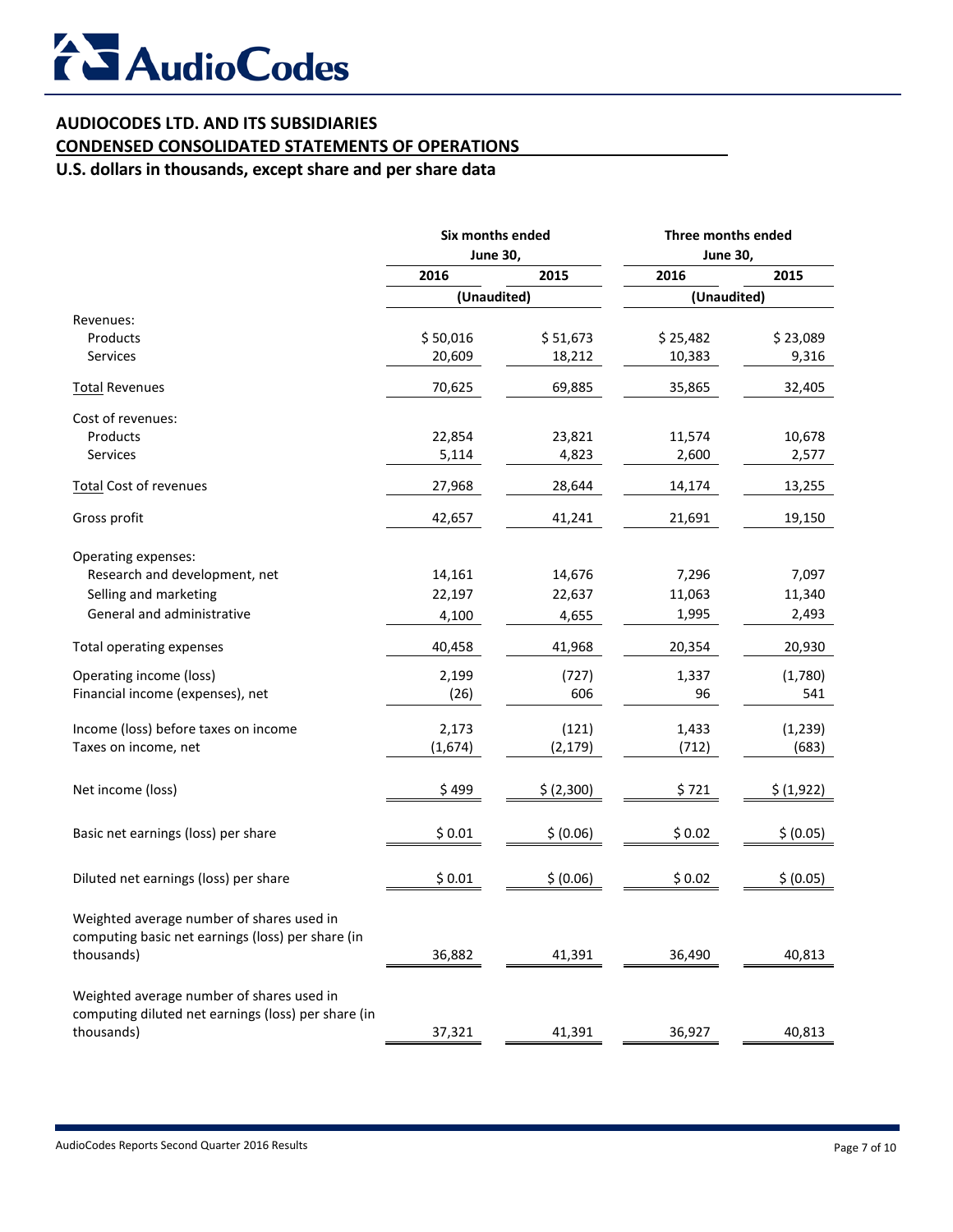### **AUDIOCODES LTD. AND ITS SUBSIDIARIES**

#### **RECONCILIATION OF GAAP NET LOSS TO NON-GAAP NET INCOME (LOSS)**

**U.S. dollars in thousands, except share and per share data**

|                                                | Six months ended<br><b>June 30,</b> |            | Three months ended<br><b>June 30,</b> |            |
|------------------------------------------------|-------------------------------------|------------|---------------------------------------|------------|
|                                                |                                     |            |                                       |            |
|                                                | 2016                                | 2015       | 2016                                  | 2015       |
|                                                | (Unaudited)                         |            | (Unaudited)                           |            |
| GAAP net income (loss)                         | \$499                               | \$ (2,300) | \$721                                 | \$ (1,922) |
| GAAP net earnings (loss) per share             | \$0.01                              | \$ (0.06)  | \$0.02                                | \$ (0.05)  |
| Cost of revenues:                              |                                     |            |                                       |            |
| Stock-based compensation (1)                   | 55                                  | 49         | 30                                    | 26         |
| Amortization expenses (2)                      | 632                                 | 496        | 316                                   | 248        |
|                                                | 687                                 | 545        | 346                                   | 274        |
| Research and development, net:                 |                                     |            |                                       |            |
| Stock-based compensation (1)                   | 228                                 | 238        | 117                                   | 117        |
| Deferred payments expenses (3)                 | 376                                 |            | 188                                   |            |
|                                                | 604                                 | 238        | 305                                   | 117        |
| Selling and marketing:                         |                                     |            |                                       |            |
| Stock-based compensation (1)                   | 559                                 | 568        | 282                                   | 276        |
| Amortization expenses (2)                      | 60                                  | 163        | 30                                    | 72         |
|                                                | 619                                 | 731        | 312                                   | 348        |
| General and administrative:                    |                                     |            |                                       |            |
| Stock-based compensation (1)                   | 360                                 | 452        | 183                                   | 227        |
| Income taxes:                                  |                                     |            |                                       |            |
| Deferred tax (4)                               | 1,176                               | 1,328      | 518                                   | 419        |
| Non-GAAP net income (loss)                     | \$3,945                             | \$994      | \$2,385                               | \$ (537)   |
| Non-GAAP diluted net earnings (loss) per share | \$0.10                              | \$0.03     | \$0.06                                | \$ (0.01)  |

(1) Stock-based compensation expenses related to options and restricted stock units granted to employees and others.

(2) Excluding amortization of intangible assets related to the acquisitions of Netrake, Mailvision and Active Communications Europe assets.

(3) Excluding expenses related to deferred payments in connection with the acquisition of Active Communications Europe.

(4) Non-cash deferred tax expenses.

**Note:** Non-GAAP measures should be considered in addition to, and not as a substitute for, the results prepared in accordance with GAAP. The Company believes that non-GAAP information is useful because it can enhance the understanding of its ongoing economic performance and therefore uses internally this non-GAAP information to evaluate and manage its operations. The Company has chosen to provide this information to investors to enable them to perform comparisons of operating results in a manner similar to how the Company analyzes its operating results and because many comparable companies report this type of information.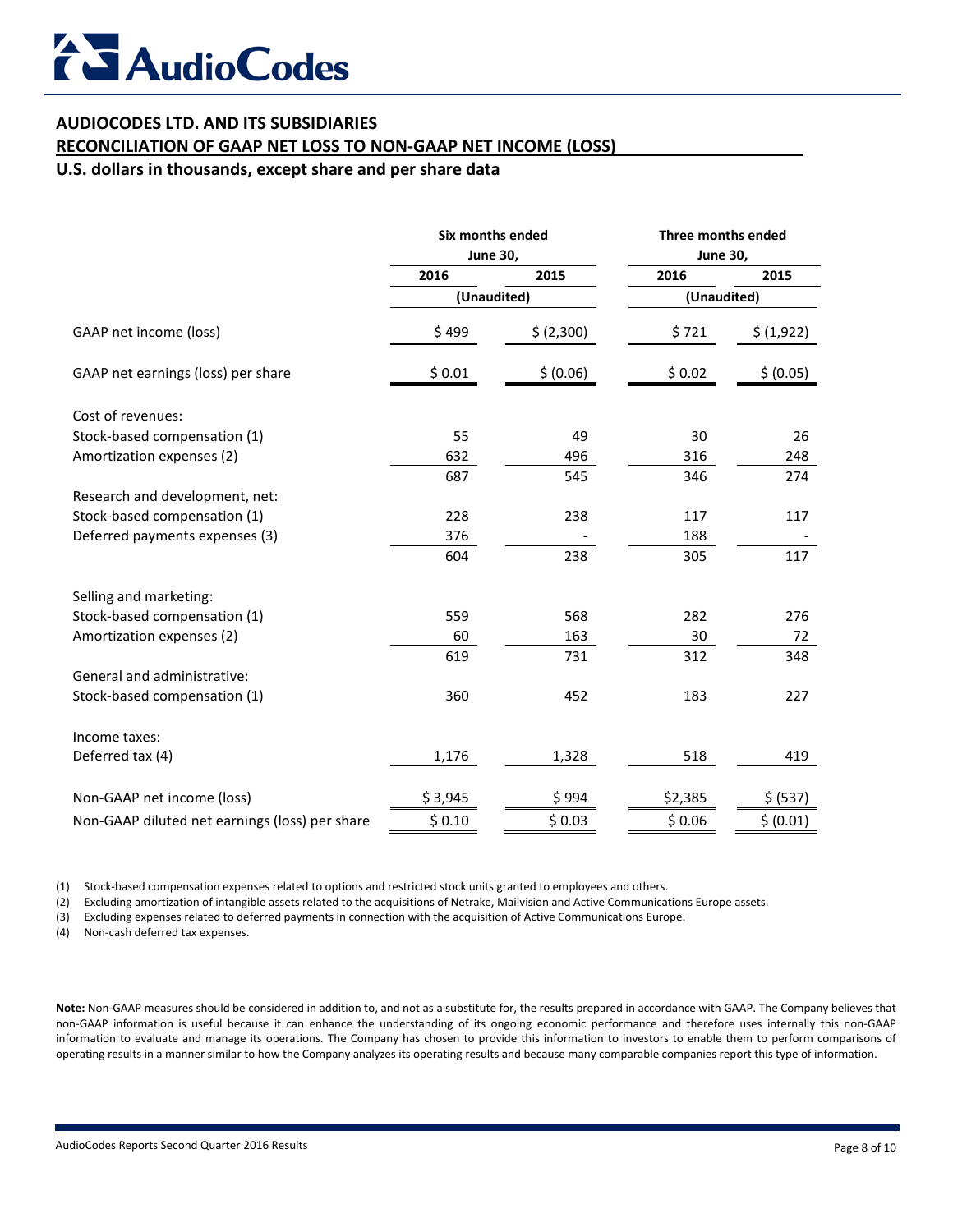### **AUDIOCODES LTD. AND ITS SUBSIDIARIES CONDENSED CONSOLIDATED STATEMENT OF CASH FLOWS**

#### **U.S. dollars in thousands**

|                                                                                                                     | Six months ended<br><b>June 30,</b> |            | Three months ended<br><b>June 30,</b> |            |
|---------------------------------------------------------------------------------------------------------------------|-------------------------------------|------------|---------------------------------------|------------|
|                                                                                                                     |                                     |            |                                       |            |
|                                                                                                                     | 2016                                | 2015       | 2016                                  | 2015       |
|                                                                                                                     | (Unaudited)                         |            | (Unaudited)                           |            |
| Cash flows from operating activities:                                                                               |                                     |            |                                       |            |
| Net income (loss)                                                                                                   | \$499                               | \$ (2,300) | \$721                                 | \$ (1,922) |
| Adjustments required to reconcile net income or<br>loss to net cash provided by or used in operating<br>activities: |                                     |            |                                       |            |
| Depreciation and amortization                                                                                       | 1,550                               | 1,627      | 781                                   | 803        |
| Amortization of marketable securities premiums                                                                      |                                     |            |                                       |            |
| and accretion of discounts, net                                                                                     | 490                                 | 552        | 221                                   | 239        |
| Increase (decrease) in accrued severance pay, net                                                                   | 480                                 | 79         | 12                                    | (82)       |
| Stock-based compensation expenses                                                                                   | 1,202                               | 1,307      | 612                                   | 646        |
| Increase in accrued interest and exchange rate                                                                      |                                     |            |                                       |            |
| effect of loans, marketable securities and bank                                                                     |                                     |            |                                       |            |
| deposits                                                                                                            | 230                                 | 29         | 201                                   | 177        |
| Decrease in long-term deferred tax assets, net                                                                      | 1,218                               | 872        | 539                                   | 253        |
| Decrease in trade receivables, net                                                                                  | 3,403                               | 2,997      | 496                                   | 2,853      |
| Decrease (increase) in other receivables and                                                                        |                                     |            |                                       |            |
| prepaid expenses                                                                                                    | (59)                                | 2,810      | 2,570                                 | 2,519      |
| Decrease (increase) in inventories                                                                                  | 1,753                               | (396)      | 1,855                                 | (528)      |
| Decrease in trade payables                                                                                          | (2, 181)                            | (3,669)    | (2,941)                               | (1, 145)   |
| Increase in other payables and accrued expenses                                                                     | 265                                 | 950        | 942                                   | 554        |
| Increase (decrease) in deferred revenues                                                                            | (633)                               | 3,212      | (508)                                 | (1,010)    |
| Net cash provided by operating activities                                                                           | 8,217                               | 8,070      | 5,501                                 | 3,357      |
| Cash flows from investing activities:                                                                               |                                     |            |                                       |            |
| Proceeds from sale of marketable securities                                                                         | 12,429                              |            | 12,429                                |            |
| Decrease (increase) in short-term deposits, net                                                                     | (11, 779)                           | 3,269      | (12, 207)                             | (7)        |
| Decrease in long-term bank deposits                                                                                 | 327                                 | 1,365      | 150                                   | 850        |
| Proceeds from redemption of marketable securities                                                                   | 900                                 | 2,711      |                                       | 2,711      |
| Purchase of property and equipment                                                                                  | (822)                               | (1, 332)   | (361)                                 | (490)      |
| Net cash provided by investing activities                                                                           | 1,055                               | 6,013      | 11                                    | 3,064      |